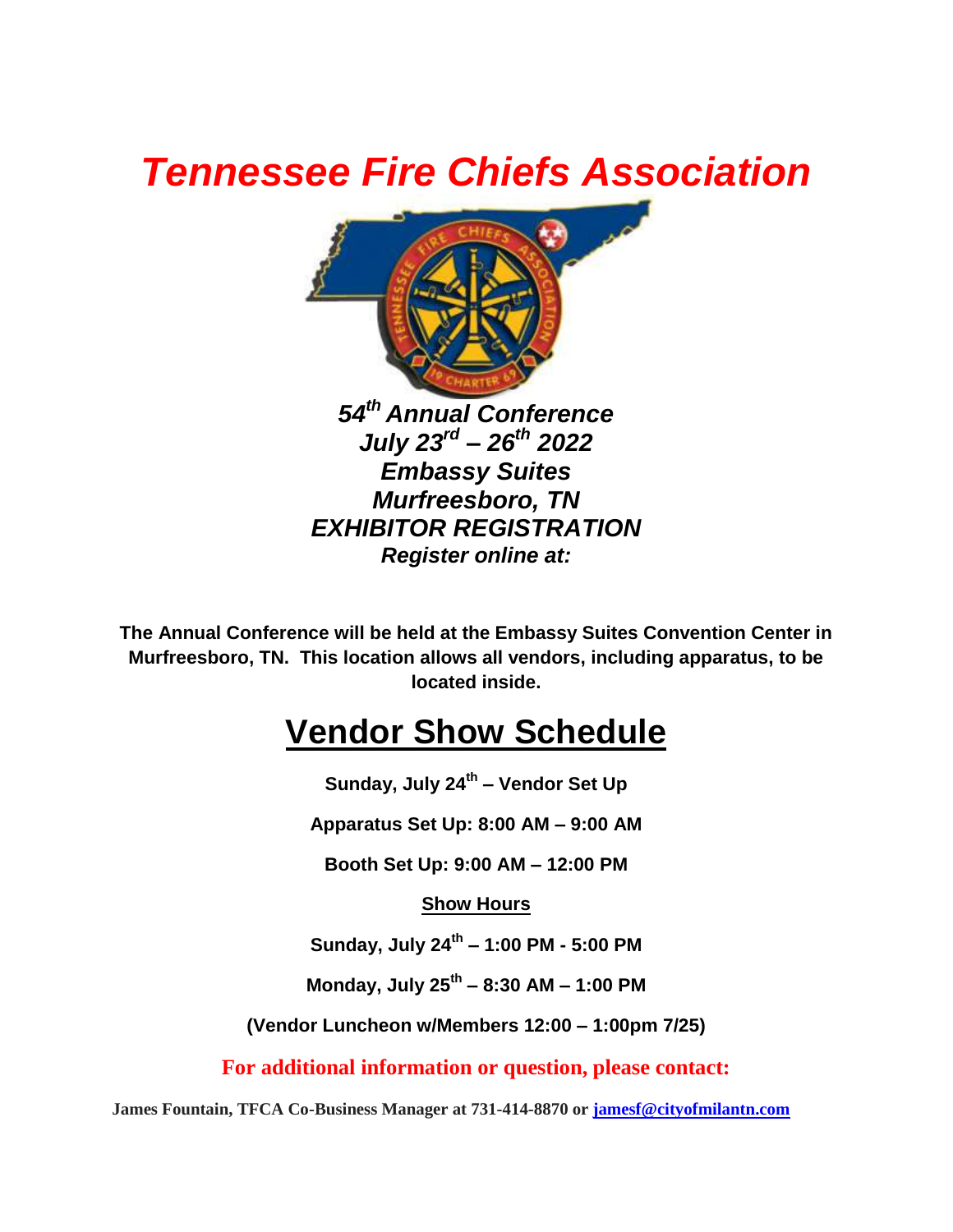### *2022 Exhibit Cost & Booth/Apparatus Specifications*

#### **Interior Booths/Apparatus Space is Available in seven (7) options:**

- **Premium Hallway Space: \$900 (Sunday – Tuesday Space)**
	- Includes 1 skirted tables and 2 chairs
	- Booth Identification Sign
	- Includes name badges and Monday lunch for 2 people
- **10 X 10 Space: \$650**
	- Includes 1 skirted tables and 2 chairs
	- Booth Identification Sign
	- Includes name badges and Monday lunch for 2 people
- **10 X 20 Space: \$1,200**
	- Includes 2 skirted tables and 4 chairs
	- Booth Identification Sign
	- Includes name badges and Monday lunch for 4 people
- **20 X 20 Space: \$2,400 (3 bugle sponsorship)**
	- Company logo advertisement in conference brochure
	- Recognition signage will be placed around the exhibit area
	- Includes 3 skirted tables and 6 chairs
	- Booth Identification Sign
	- Includes name badges and Monday lunch for 4 people
- **30 X 40 Space: \$2,750 (4 bugle sponsorship)**
	- Prime 30x40 exhibit space in vendor hall
	- Recognition signage will be placed around the exhibit area
	- Company representative will be able to address attendees
	- Company logo advertisement in conference brochure
	- Includes 3 skirted tables and 6 chairs
	- Booth Identification Sign
	- Includes name badges and Monday lunch for 6 people
- **30 X 60 Space: \$3,750 (5 bugle sponsorship)**
	- Prime 30x60 exhibit space in vendor hall
	- Recognition signage will be placed around the exhibit area
	- Company representative will be able to address attendees Company logo advertisement in conference brochure
	- Company brochure/single page advertisement placed in attendees registration packets
	- Includes 4 skirted tables and 8 chairs
	- Booth Identification Sign
	- Includes name badges and Monday lunch for 6 people
- **Outdoor Space Only (located in the parking lot of the conference center entrance)**
	- Pricing is based on space requested at \$2.50 per square foot
	- Includes name badges and Monday lunch for 2 people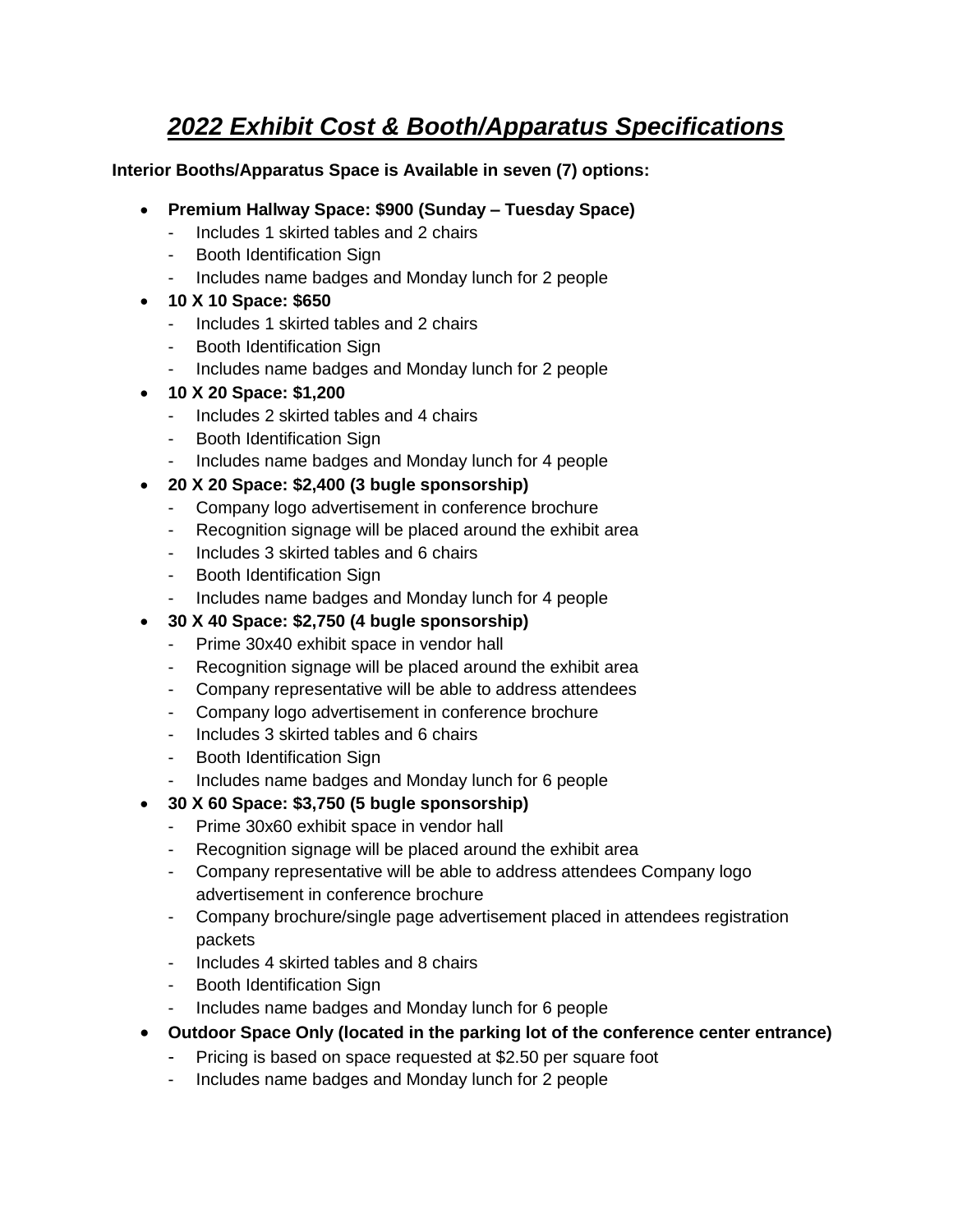- **Extra Lunch Ticket: \$35**
- **Banquet Ticket: \$48**

All exhibits are located inside the Convention Center. The entire floor of the exhibit hall is carpeted. Heavy and gas operated equipment is permitted into the exhibit hall, provided that gas tanks are less than ¼ full and taped shut or locked. No keys will be allowed in any vehicle.

**FOOD/BEVERAGE SPONSORSHIPS ARE AVAILABLE:** There are food/beverage sponsorships available for meals and breaks and will be designated on a first-come, first-serve basis. Sponsors will be given special access and time to attendees to promote your company, service, and/or products. Please contact James Fountain [\(jamesf@cityofmilantn.com](mailto:jamesf@cityofmilantn.com) 731-414-8870) as soon as possible for more information and to take advantage of this great opportunity.

**BOOTH SELECTION & PAYMENT:** Exhibit space is assigned at the sole discretion of the Tennessee Fire Chiefs Association. The Tennessee Fire Chiefs Association will make a good faith effort to assign exhibitors based upon their request, but reserve the right to make alterations as needed. To reserve space, you can register online at [https://www.eventbrite.com/e/54th-annual-tn-fire-chiefs-leadership-conference](https://www.eventbrite.com/e/54th-annual-tn-fire-chiefs-leadership-conference-tickets-310563713427)[tickets-310563713427](https://www.eventbrite.com/e/54th-annual-tn-fire-chiefs-leadership-conference-tickets-310563713427). Payment is accepted by check or credit card. Once the reservation form and booth selections have been made, we will hold the reservation for three weeks or upon receipt of payment. Payment must be received within three weeks or the booth is released. The selection of an exhibit space online does NOT guarantee that the space will be reserved for your exhibit. Email confirmation will be sent once the booth has been officially assigned. **When sending registration in, we must have contact information.** 

**EXHIBIT SERVICE CONTRACTOR:** Embassy Suites is the service contractor for the exhibit show. A "service kit" will be emailed to you closer to the event date. Through the service kit, you'll be able to view shipping details, purchase additional furniture/technology, electricity, internet access, booth cleaning services, etc...

**CANCELATIONS:** Written notification is required for cancellation. Any cancellation received on or before June 23, 2022 will be refunded in full. There will be no refunds made for cancellation received after June 23, 2022.

**HOTEL OPTIONS:** Exhibitors are asked to make their own hotel reservations. You can contact the Embassy Suites in Murfreesboro to make your reservations. The group code is **FRC** and phone number is **615-890-4464** to make reservations.